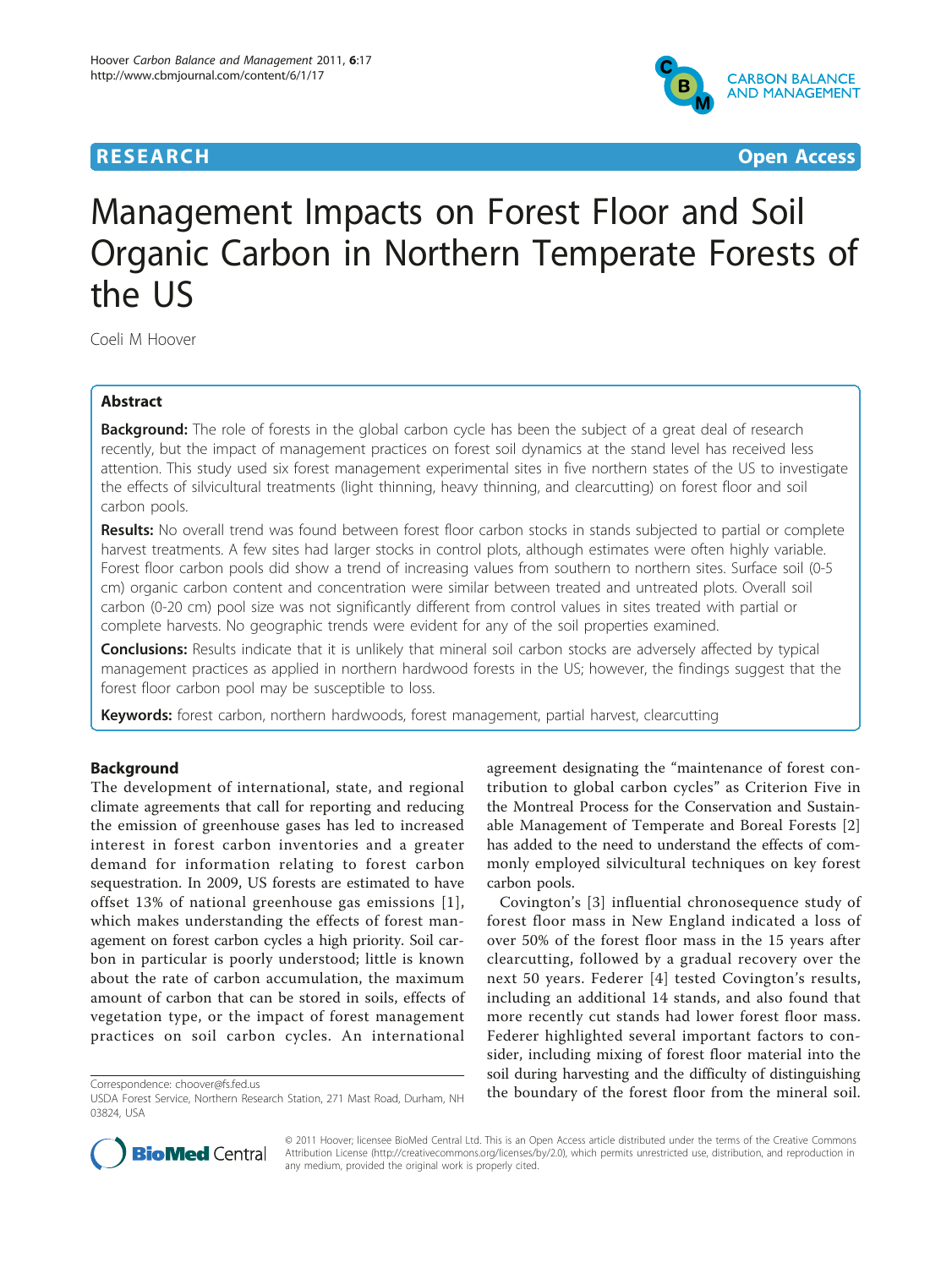<span id="page-1-0"></span>Huntington and Ryan [\[5](#page-6-0)] echoed these points in another New England northern hardwoods study. Yanai et al. [[6](#page-6-0)] resampled the stands used in Federer's study, and found that their data did not fit the declines predicted by the equation presented in Covington's work. Additionally, they explored some of the difficulties inherent in the substitution of space for time, and observed that differences in forest floor mass attributed to time since logging could also be explained by changes in logging techniques over the time span encompassed by Covington's chronosequence. In a study involving thinning and prescribed fire treatments applied in a network of forests across the US, Boerner et al. [\[7](#page-6-0)] reported no significant effects on forest floor or soil carbon stocks as a result of thinning. Some investigators have reported significant inverse relationships between thinning intensity and forest floor carbon stocks [[8,9](#page-6-0)], although these studies were conducted in Norway spruce plantations with repeated thinning treatments. In the study by Jonard et al. [[8\]](#page-6-0), stands were treated for thirty years on a three year cutting cycle; thinning intervals in northern hardwoods are usually 15 years or longer.

Multiple review papers summarize a large number of studies on the effects of various forest management practices on forest floor and soil carbon stocks [[10-](#page-6-0)[13](#page-7-0)]. The results are somewhat mixed; in a few cases there appears to be a loss of carbon following harvest but much of the evidence indicates that effects are either not detectable or are short-lived, especially in the soil. One exception is when intensive site preparation resulted in extensive disturbance of the mineral soil [[14\]](#page-7-0), which is rare in the northern US. A meta-analysis by Nave et al. [\[15\]](#page-7-0) included data from over 400 studies conducted around the world. Forest floor, surface soil (0-5 cm), and deep soil carbon stocks were examined, as were carbon concentrations for each respective pool. Nave et al. [[15](#page-7-0)] found that forest floor carbon stocks were significantly lower (30%) in harvested sites, with different loss rates for hardwood (-36%) and softwood/ mixedwood (-20%) stands. Overall, forest floor carbon concentrations declined by about 10% in harvested sites. However, no significant differences were found in carbon stocks or concentrations between harvested and unharvested stands in either shallow or deep soils, although there were some differences when soil orders were considered individually.

We used a common set of sampling protocols at six experimental forest sites in five northern states (see Figure 1 for approximate locations) to investigate the effects of silvicultural treatments on forest floor and soil carbon pools. The principal objective of this study was to assess the effects of partial and complete harvesting treatments on forest floor and mineral soil carbon stocks (treatments studied are listed in Table [1\)](#page-2-0). Because



soil carbon estimates are fairly rare in the literature, a secondary objective was to produce a set of forest floor and mineral soil carbon stock estimates for mature northern hardwood forests that can provide context for future work.

# Results

#### Forest Floor

Average forest floor carbon stocks of control plots were variable across the study region, although values for thinned and unthinned plots fell in the same range for each site (Table [2\)](#page-2-0). Comparisons between stands that were lightly thinned, heavily thinned, or unthinned revealed no overall statistically significant differences (p = 0.46) between treatments. For the sites where a clearcut harvest was applied, forest floor carbon stocks were not significantly different from uncut plots ( $p = 0.47$ ) across the study. Only one clearcut site, the most recent, (6 years prior to sampling) showed a large difference between forest floor carbon stocks in clearcut and control plots (Table [2](#page-2-0), Figure [2\)](#page-3-0); clearcut plots averaged 4.8 tC/ha less the uncut controls. The overall mean of forest floor carbon concentration across all untreated plots was 40.7%, with a 95% confidence interval of 38.2-43.2%. Carbon concentrations did not differ significantly among thinned and unthinned plots ( $p = 0.936$ ) with values averaging from 39.3-39.9% across all treatments.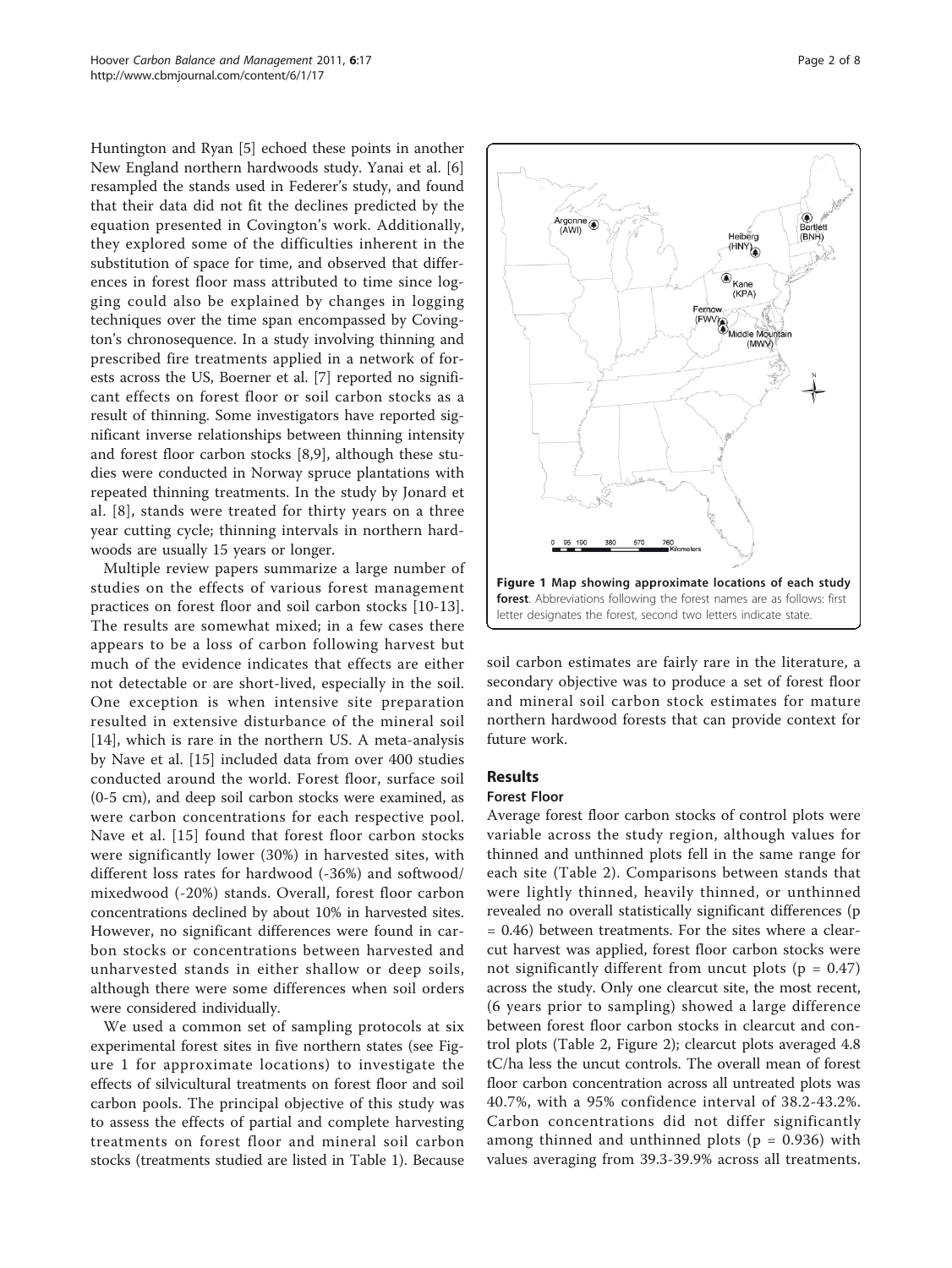<span id="page-2-0"></span>Table 1 Site characteristics of study forests.

| Name<br>(Abbreviation)      | County/State                | <b>Forest Type</b><br>Group | Major Soil Series/<br><b>Great Groups</b>                                  | Study<br><b>Installed</b> | <b>Treatments Applied</b>                                                                                                                                     |
|-----------------------------|-----------------------------|-----------------------------|----------------------------------------------------------------------------|---------------------------|---------------------------------------------------------------------------------------------------------------------------------------------------------------|
| Fernow<br>(FWV)             | Tucker/WV                   | Beech/Birch/<br>Maple       | Calvin, Dekalb/<br>Dystrudepts                                             | 1996                      | CC, CC with Ca and N fertilization, No harvest                                                                                                                |
| Middle<br>Mountain<br>(MWV) | Randolph &<br>Pocahontas/WV | Beech/Birch/<br>Maple       | Calvin, Dekalb/<br>Dystrudepts                                             | 1981                      | CC w/0.93 $m^2$ residual poles, 45% RD, 70% RD,<br>No thinning                                                                                                |
| Kane<br>(KPA)               | Elk/PA                      | Beech/Birch/<br>Maple       | Hazleton, Cookport,<br>Cavode/<br>Dystrudepts, Fragiudults,<br>Endoaguults | 1975                      | 40% RD, 70% RD, No thinning<br>(2 <sup>nd</sup> treatment in 1990)                                                                                            |
| Heiberg<br>(HNY)            | Cortland/NY                 | Beech/Birch/<br>Maple       | Mardin, Chippewa,<br>Volusia/<br>Fragiudepts, Fragiaguepts                 | 1970                      | <b>CC, 6.9 m<sup>2</sup> /ha (30 ft<sup>2</sup>/ac)</b> 13.7 m <sup>2</sup> /ha (60 ft <sup>2</sup> /ac),<br>20.6 m <sup>2</sup> /ha (90 ft <sup>2</sup> /ac) |
| Argonne<br>(AWI)            | Forest/WI                   | Beech/Birch/<br>Maple       | Wabeno, Padus, Pence/<br>Fragiorthods, Haplorthods                         | 1952                      | CC, 13.7 m <sup>2</sup> /ha (60 ft <sup>2</sup> /ac), 20.6 m <sup>2</sup> /ha (90 ft <sup>2</sup> /ac),<br>No thinning<br>(thinning repeated in 1962, 72, 82) |
| <b>Bartlett</b><br>(BNH)    | Carroll/NH                  | Beech/Birch/<br>Maple       | Marlow, Peru, Berkshire/<br>Haplorthods                                    | 1959                      | Heavy crop tree, Light crop tree, No thinning                                                                                                                 |

 $CC =$  clearcut; m<sup>2</sup>/ha = residual basal area after thinning; RD = relative density, a measure of stocking. The study on the Fernow Experimental Forest is not a thinning experiment, but part of the Long Term Site Productivity Study (Adams et al. 2004) and includes harvesting and fertilization treatments; no partial harvests were applied. Forest Type Groups are as determined by US Forest Service Forest Inventory and Analysis classifications. Unless otherwise noted, treatments were applied at the time of study establishment only. Treatments in bold type are those compared in this study.

However, there was a 9% difference in forest floor carbon concentrations between clearcut and control plots, with mean values of 37.8 and 41.5%, respectively; this was not statistically significant ( $p = 0.101$ ).

# Mineral Soil

Soil carbon stocks in the upper 20 cm of mineral soil in the control plots were variable across the study region, although most fell between 55-65 tC/ha; error estimates

| Table 2 Forest floor and soil carbon stocks for each forest, by treatment intensity. |  |  |  |  |
|--------------------------------------------------------------------------------------|--|--|--|--|
|--------------------------------------------------------------------------------------|--|--|--|--|

| Site               | <b>State</b> | <b>Treatment</b>                                      | Forest Floor C<br>Stocks (t/ha) | Soil C Stocks 0-5<br>cm (t/ha) | Soil C Stocks 0-20<br>cm (t/ha) | Total Forest Floor + Soil C<br>Stocks (t/ha) |
|--------------------|--------------|-------------------------------------------------------|---------------------------------|--------------------------------|---------------------------------|----------------------------------------------|
| Fernow             | WV           | Clearcut                                              | 2.9(0.27)                       | 25.1 (1.76)                    | 70 (1.4)                        | 73 (1.6)                                     |
|                    |              | Control                                               | 7.7(2.65)                       | 18.6 (2.05)                    | 62 (4.6)                        | 70(4.0)                                      |
| Middle<br>Mountain | <b>WV</b>    | Clearcut $w/0.93$ m <sup>2</sup><br>residual in poles | 4.0(0.6)                        | 26 (4.75)                      | 78 (9.3)                        | 82 (9.9)                                     |
|                    |              | Heaviest thin                                         | 4.4(0.49)                       | 17.8 (4.27)                    | 68 (4.5)                        | 73 (4)                                       |
|                    |              | Lightest thin                                         | 4.6(0.91)                       | 18.5 (1.56)                    | 61(3.7)                         | 66 (4)                                       |
|                    |              | Control                                               | 4.6(1.13)                       | 27.1 (4.57)                    | 77 (11.3)                       | 81 (10.6)                                    |
| Kane               | PA           | Heaviest thin                                         | 9.1(3.25)                       | 16.2(0.53)                     | 56 (0.4)                        | 65(2.8)                                      |
|                    |              | Lightest thin                                         | 6.4(0.4)                        | 16.3(0.42)                     | 54 (3.4)                        | 59 (3.2)                                     |
|                    |              | Control                                               | 8.5 (0.58)                      | 23 (1.52)                      | 65(3.6)                         | 74 (4.2)                                     |
| Heiberg            | <b>NY</b>    | Clearcut                                              | 10.4(0.37)                      | 18.6 (1.07)                    | 61(2.7)                         | 71(2.4)                                      |
|                    |              | Heaviest thin                                         | 8.9(0.43)                       | 17.3 (1.29)                    | 55(3.1)                         | 64 (3.5)                                     |
|                    |              | Lightest thin                                         | 10.4(0.87)                      | 20.4(2.4)                      | 63(1.4)                         | 73 (0.7)                                     |
|                    |              | Control                                               | 11.8(1.35)                      | 18.3 (0.26)                    | 63(1.5)                         | 75 (0.2)                                     |
| Argonne            | WI           | Clearcut                                              | 2.8(0.70)                       | 9.7(2.04)                      | 32(2.8)                         | 34(2.6)                                      |
|                    |              | Heaviest thin                                         | 2.6(0.93)                       | 11(2.48)                       | 33(2.5)                         | 35(1.8)                                      |
|                    |              | Lightest thin                                         | 2.7(1.02)                       | 16.1 (4.69)                    | 41 (10.7)                       | 43 (10.1)                                    |
|                    |              | Control                                               | 2.4(0.51)                       | 13.5 (4.89)                    | 39 (10)                         | 41 (9.5)                                     |
| Bartlett           | <b>NH</b>    | Heaviest thin                                         | 10.9(1.85)                      | 13.6 (1.29)                    | 53 (7.1)                        | 64(8.2)                                      |
|                    |              | Lightest thin                                         | 8.2(0.73)                       | 14.4 (2.23)                    | 55 (6.5)                        | 64 (6.2)                                     |
|                    |              | Control                                               | 14.2 (3.39)                     | 13.2 (1.31)                    | 55 (4.3)                        | 69 (7.1)                                     |

Value shown is the mean of the plot values (parentheses indicate standard error of the mean). The Heiberg study did not have formal control plots; temporary plots were established in an uncut buffer zone adjacent to the study area and used as controls. Totals may not agree with sum of category values due to rounding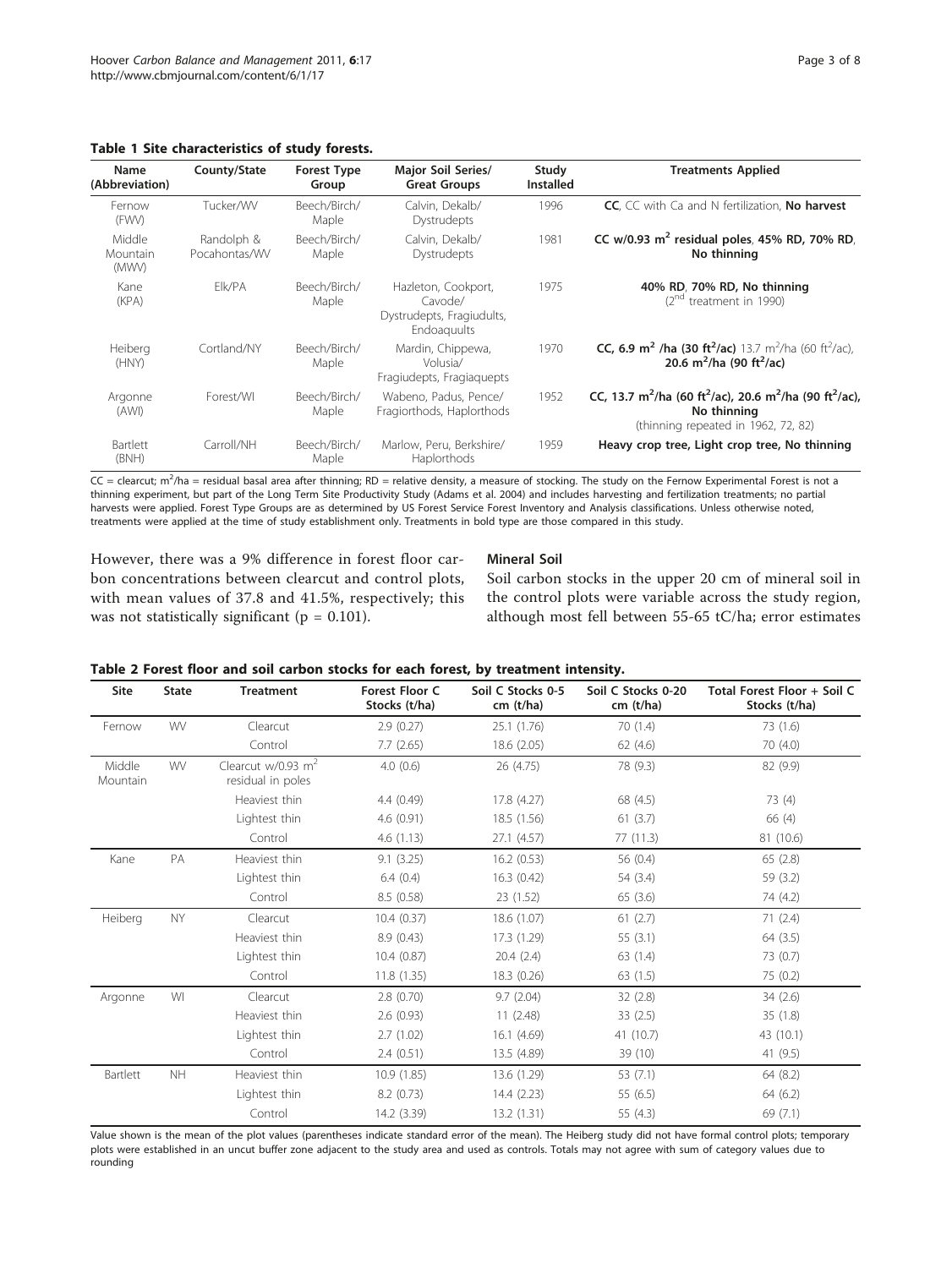<span id="page-3-0"></span>

also varied between and within sites (Table [2](#page-2-0), Figure [3](#page-4-0)). Overall, carbon stock estimates for the 0-20 cm depth increment were not significantly different between thinning treatments ( $p = 0.387$ ), with control plots averaging 59 ( $\pm$  4.4) tC/ha and mean stock values of 54.9 ( $\pm$  3.1) and 52.8  $(\pm 3.7)$  tC/ha for lightly and heavily thinned plots, respectively. For the surface (0-5 cm) soils, at one site (the Kane Experimental Forest, in Pennsylvania) surface soil carbon in both thinning treatments was significantly lower than in the control plots by about 6.5 tC/ ha, a difference of more than 20%. (Table [2](#page-2-0)). However, on the whole, no significant differences were detected across treatments ( $p = 0.249$ ).

In the clearcutting treatments, carbon stocks to 20 cm averaged 59.9 ( $\pm$  5.8) tC/ha in control plots and 58.3 (± 5.7) tC/ha in the clearcut plots (Table [2,](#page-2-0) Figure [3\)](#page-4-0); this was not a statistically significant difference ( $p =$ 0.842). Surface (0-5 cm) soil carbon in clearcut and control plots was similar, with mean values of 19.3 ( $\pm$  2.3) and 19.5 ( $\pm$  [2](#page-2-0).3) tC/ha, respectively (Table 2, Figure [3\)](#page-4-0).

#### **Discussion**

In this study, no significant differences were detected between treated and untreated plots in either the forest floor or soil carbon pools. The intrinsic variability of forest floor mass and soil chemical properties presents challenges when interpreting the results of statistical tests; differences of 20% or more can be obtained from sample points within the same plot. Combined with the low replication often unavoidable in forest management studies, a common problem in management effect experiments is a lack of statistical power to detect differences [[16\]](#page-7-0). The use of post-hoc power analysis is often recommended as a way to assist in interpreting results, although this approach has been subject to criticism (for an example, see Hoenig and Heisey [\[17\]](#page-7-0)).

Given the challenges inherent in detecting changes in forest floor and soil properties, summarizing the data graphically provides a useful tool for evaluating the outcomes of statistical tests. Figure 2a shows the forest floor carbon stocks in control plots and their standard errors plotted on the X axis, with the corresponding values from the thinned plots and their associated errors plotted on the Y axis. Each point represents the mean value for a particular forest; points falling below the 1:1 line indicate that stocks are higher in control plots than in thinned plots. Most points fall close to the line, with a few below, indicating that while there is no overall treatment effect, in some cases forest floor carbon stocks may be lower in plots that were thinned (although the error values for the control means are large). Figure 2b presents the same information for clearcutting, the most extreme treatment. The plot supports the finding of no overall significant differences; the point falling below the line is from the most recently harvested site, which was cut about 6 years prior to sampling.

While there is no obvious relationship of treatment intensity and forest floor carbon stocks, one trend is evident in Figure 2a. It is generally true that since decomposition is related to climatic variables, forest floor mass should increase with increasing latitude, although litter chemistry also plays a role [\[18,19\]](#page-7-0). In this study forest floor carbon pools are higher at the northernmost forests and lower at the more southerly sites, but a notable exception is the Argonne Experimental Forest in northern Wisconsin, where forest floor mass was lower than might be expected (this forest is represented by the leftmost point in both Figures 2a and 2b). This is most likely due to sizeable numbers of invasive earthworms. While no population estimates were made, earthworms were commonly observed during sampling on the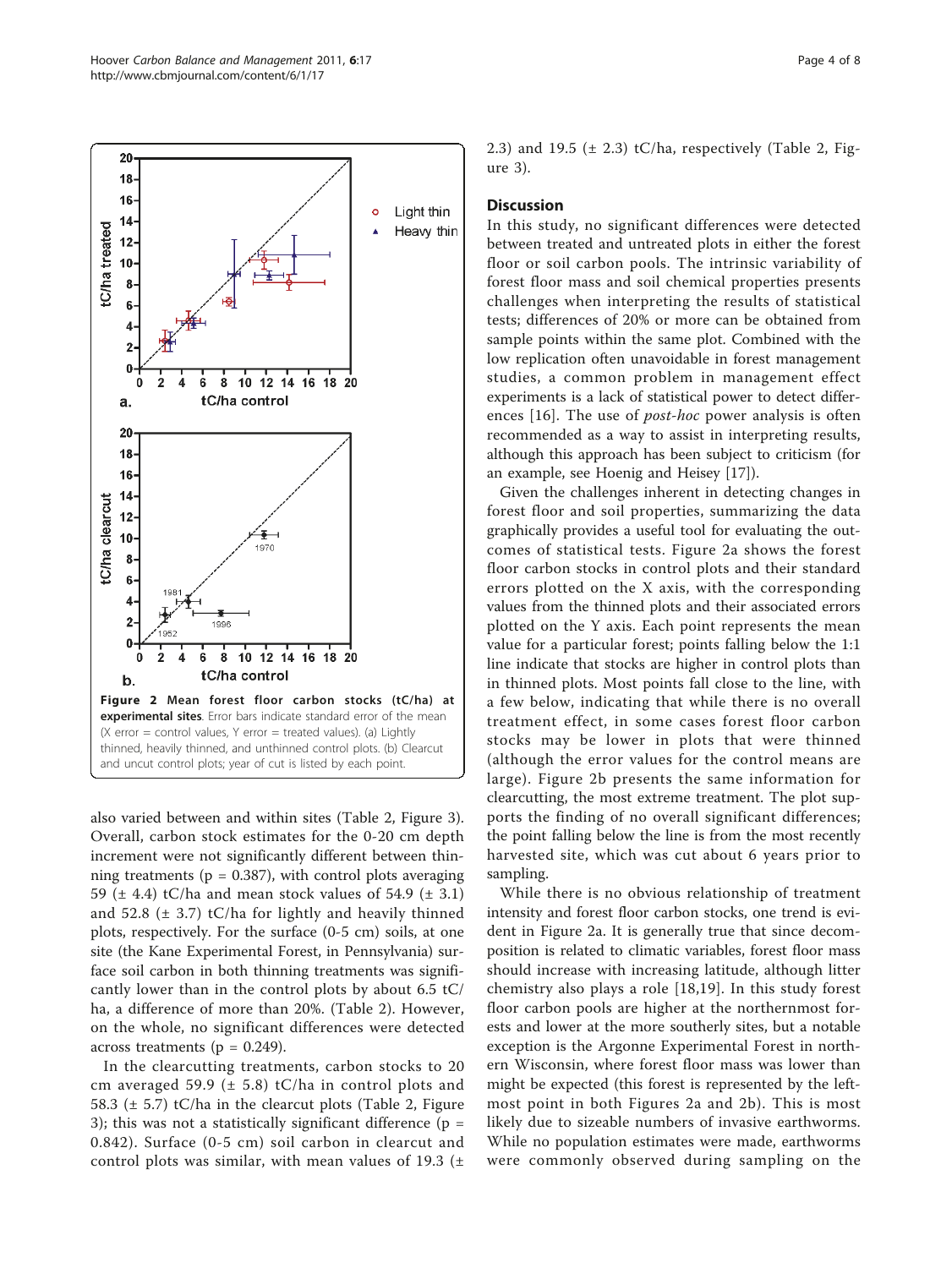<span id="page-4-0"></span>

Argonne. Rapid increases in earthworm populations and the resulting effects on the forest floor in the Lake States have been documented [[20,21\]](#page-7-0).

Soil carbon stocks to 20 cm are shown in Figures 3a (thinning treatments) and 3c (clearcuts) and support the finding of no differences across treatments, with points falling near the 1:1 line, and slightly above for most of the clearcut sites. Given the difficulty of detecting small changes in soil carbon stocks against a large background it is helpful to examine the surface soils, which are shown in Figures 3b (thinning treatments) and 3d (clearcuts). Here as well, most points fall near the line and no treatment effect is evident, although at the most recent clearcut site surface soil carbon averaged 6.5 tC/ ha higher than in the control sites (about 12%).

Because we are interested in the size of the carbon pools the most relevant quantity is carbon content (stock). Soil carbon stock estimates are the product of bulk density and carbon concentration measurements, and a change in one property may mask a change in the other. Carbon concentrations in the surface (0-5 cm) soil are plotted in Figure [4a](#page-5-0) for thinned plots and Figure [4b](#page-5-0) for clearcut treatments and show a similar outcome to the surface carbon stocks, supporting the finding of no overall differences related to treatments.

Although the forest floor carbon stocks showed a trend of increasing values from southern to northern sites with the exception of the Argonne Experimental Forest, this same trend was not evident for any of the soil properties measured. Similar to the forest floor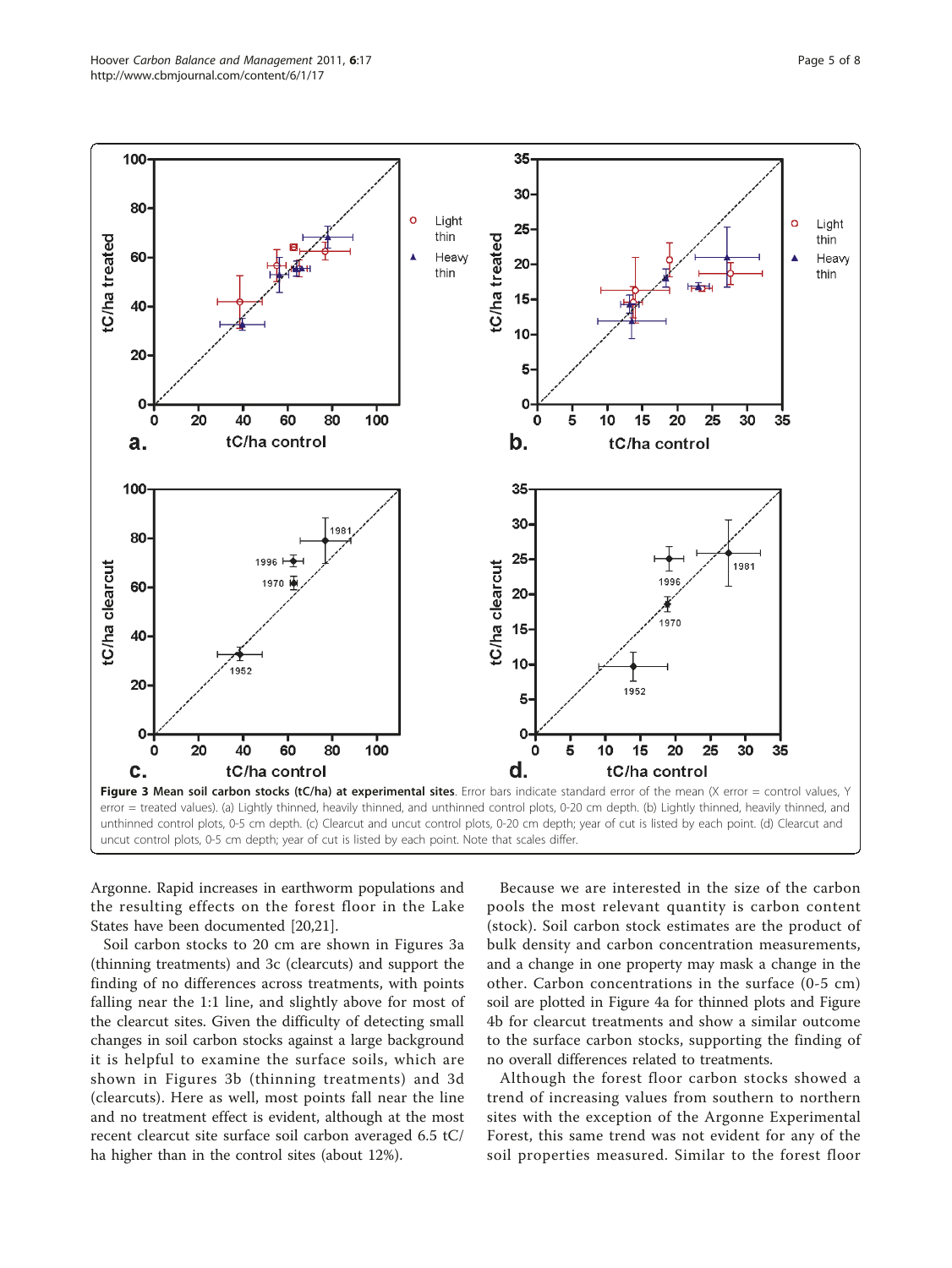<span id="page-5-0"></span>![](_page_5_Figure_2.jpeg)

results, carbon stocks in both depth increments and surface soil carbon concentrations were lowest at the Argonne Experimental Forest, which is represented by the leftmost point in every figure. Earthworm activity can lower bulk density as well as redistribute organic matter and carbon throughout the soil profile [[22\]](#page-7-0). While carbon concentrations are usually highest in the surface soil, this may not be the case where earthworms are prevalent. If a substantial population of non-native earthworms is encountered at a site, sampling protocols may need to be adjusted.

The results reported here, no systematic declines in soil carbon stocks or concentrations in plots subjected to partial or complete harvesting, agree with the findings of the large meta-analysis conducted by Nave et al. [\[15](#page-7-0)]. Other studies in the region report similar results: Morris and Boerner [\[23\]](#page-7-0) in Ohio found no differences in carbon stocks in heavily thinned stands at one site and increased soil carbon at another, and Mattson and Smith [\[24\]](#page-7-0) reported no differences in soil organic matter content or concentration across a chronosequence of cut and uncut plots in West Virginia. Mattson and Smith [[24](#page-7-0)] did find that harvested sites had significantly lower forest floor organic matter content than control sites, which agrees with the findings of Nave et al., Covington, and Federer [[15,](#page-7-0)[3](#page-6-0),[4](#page-6-0)]. While we did not detect significant differences in forest floor carbon stocks between treated and control sites, in a few forests carbon stocks were higher in the control plots (Figures [2a](#page-3-0) and [2b\)](#page-3-0), and there was a difference of about 9% between the mean forest floor carbon concentration in clearcut and control sites.

# Conclusion

This study found no significant differences in mineral soil carbon stocks between northern hardwood forest stands that had been previously clearcut and uncut controls, with average values (to 20 cm depth) of 58.3  $(\pm$ 5.7) and 59.9 ( $\pm$  5.8) tC/ha, respectively. Carbon stocks in the top 5 cm of mineral soil averaged about 19 tC/ha for both clearcut and control sites, with standard errors of 2.3 tC/ha for each. In the partial harvest treatments, there were no significant differences in soil carbon stocks between lightly thinned, heavily thinned, or unthinned plots for either depth increment, nor were there overall differences in soil carbon concentrations across treatments. On the whole, no significant differences were detected in forest floor carbon pools between clearcut and control plots. In the partial harvest treatments, a few forests had greater forest floor carbon stocks in control plots, although mean forest floor carbon storage displayed no overall trend across treatments. Given the results presented here, it is unlikely that mineral soil carbon stocks are adversely affected by typical management practices as commonly applied in northern hardwood forests in the region; however, the findings suggest that the forest floor carbon pool may be susceptible to loss.

#### Methods

#### Site description

Study sites included six forests in five northern states: West Virginia (WV), Pennsylvania (PA), New York (NY), Wisconsin (WI), and New Hampshire (NH). Four of the sites are US Forest Service Experimental Forests, one is a research area on the Monongahela National Forest, and one is a university research forest (SUNY-ESF). At five of the sites (Argonne - WI, Bartlett - NH, Heiberg - NY, Kane - PA, and Middle Mountain - WV), ongoing long-term thinning studies were sampled to assess the effects of silvicultural thinning treatments of different intensities on soil and forest floor carbon stocks. The sixth site, Fernow - WV, is not a thinning study but is part of the nationwide long-term soil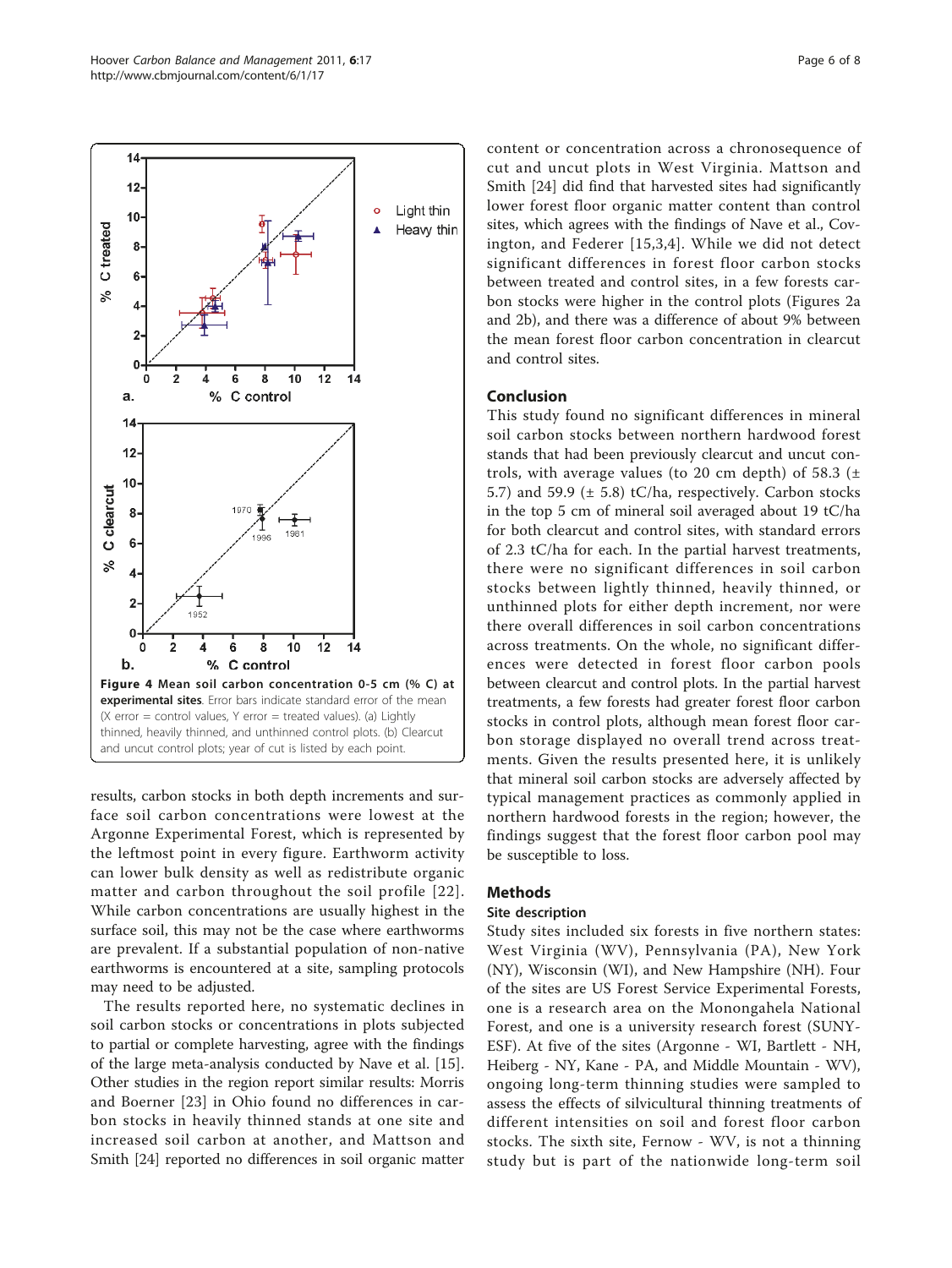<span id="page-6-0"></span>productivity study (LTSP) network [[25](#page-7-0),[26](#page-7-0)]. Table [1](#page-2-0) provides additional detail about each site, and Figure [1](#page-1-0) indicates the approximate location of each forest. Further details on each of the forests that are part of the Experimental Forest Network may be found in Adams et al. [[27\]](#page-7-0). While the treatments at each forest vary, all of the studies are replicated, are variations on the randomized block design, and include a range of thinning intensities; four sites included plots that had been clearcut. Some forests have been treated more than once. Generally, three replicates of each treatment were part of the original study design, though in a few cases there were only two replicates of a particular treatment. Plot size varied across the studies but generally ranged from 0.16 to 0.24 ha (0.4-0.6 ac). While the dominant species varied across the sites, all are classified in the beech/birch/ maple forest type group as defined by the US Forest Service Forest Inventory and Analysis Program (FIA).

#### Field and laboratory methods

Sampling took place in the spring and summers of 2001-2003; all the plots on a given forest were sampled over a three or four day period. Forest floor samples included all organic material above the mineral soil, and were collected on a systematic grid across the plot using a 25 cm<sup>2</sup> sampling frame following the general method outlined by Harmon et al. [[28](#page-7-0)]. Four samples were taken at each plot and were not composited; all material was oven dried at 48°C and weighed, then coarsely ground. Carbon concentrations were determined on homogenized subsamples by dry combustion. Mineral soil samples were collected on a systematic grid of twelve points across the plot (although sometimes conditions required collecting fewer cores), with a slide impact hammer corer following the methods used by the US Forest Service Forest Inventory and Analysis Program [\[29](#page-7-0)]. Each sample was 5 cm  $\times$  20 cm, split into 0-5, 5-10, and 10-20 cm increments. Soils were oven dried at 105°C, sieved, and analyzed by dry combustion for carbon concentration. Separate samples were taken at each site to determine bulk density for use in calculating carbon stocks. Because of the spatial variability of coarse fragments and the difficulty of obtaining accurate site-specific values for this property, no adjustments were made for coarse fragment volume and all calculations were made based on the assumption of rock-free soil volume. Although this results in stock estimates that are likely to be higher than actual values, estimates of coarse fragment volume can have a large effect on estimates and introduce a sizeable amount of error.

#### Calculations and Statistics

All data were checked for outliers with the Grubbs outlier test. Soil carbon content (mass) was calculated as the product of bulk density and carbon concentrations. Forest floor carbon stocks were the product of forest floor mass per unit area and carbon concentration. All analyses were conducted with SigmaStat software (SPSS Incorporated). Where the data met the assumptions of normality and homogeneity of variances, t-tests were used for comparisons between clearcut and control sites, and partial harvest treatments were compared with ANOVA. In a few instances, data were non-normally distributed and simple transforms did not achieve normality. In these cases, a distribution-free rank-sum test was applied.

#### Acknowledgements

This study was funded by the US Forest Service Northern Global Change Program. Many thanks to Harry Steele, Ernie Wiltsie, and Julie Smithbauer for their expertise in field sampling. Thanks also to Mary Beth Adams, Susan Stout, Terry Strong, Chris Nowak, and John Brissette for providing access to and information on their long-term studies, and for logistical support in the field, and to Elizabeth LaPoint for preparing Figure 1. Thanks also to Linda Heath, Bill Leak, and Stephanie Long for helpful feedback on the manuscript, which also benefited from the suggestions of three anonymous reviewers.

#### Competing interests

The author declares that they have no competing interests.

Received: 28 September 2011 Accepted: 29 December 2011 Published: 29 December 2011

#### References

- US Environmental Protection Agency: Inventory of US greenhouse gas emissions and sinks: 1990-2009. EPA 430-R-11-005 Washington, DC: US Environmental Protection Agency; 2011 [\[http://www.epa.gov/](http://www.epa.gov/climatechange/emissions/usinventoryreport.html) [climatechange/emissions/usinventoryreport.html](http://www.epa.gov/climatechange/emissions/usinventoryreport.html)].
- 2. Montreal Process Working Group: Criteria And Indicators for the Conservation and Sustainable Management of Temperate and Boreal Forests [\[http://www.](http://www.rinya.maff.go.jp/mpci/meetings/an-6.pdf) [rinya.maff.go.jp/mpci/meetings/an-6.pdf](http://www.rinya.maff.go.jp/mpci/meetings/an-6.pdf)].
- 3. Covington WW: Changes in forest floor organic matter and nutrient content following clear cutting in northern hardwoods. Ecology 1981, 62:41-48.
- 4. Federer CA: Organic matter and nitrogen content of the forest floor in even-aged northern hardwoods. Canadian Journal of Forest Research 1984, 14:763-767.
- 5. Huntington TG, Ryan DF: Whole-tree-harvesting effects on soil nitrogen and carbon. Forest Ecology and Management 1990, 31:193-204.
- 6. Yanai RD, Arthur MA, Siccama TG, Federer CA: Challenges of measuring forest floor organic matter dynamics: repeated measures from a chronosequence. Forest Ecology and Management 2000, 138:273-283.
- 7. Boerner REJ, Huang J, Hart SC: Fire, thinning, and the carbon economy: Effects of fire and fire surrogate treatments on estimated carbon storage and sequestration rate. Forest Ecology and Management 2008, 255:3081-3097.
- 8. Jonard M, Misson L, Ponette Q: Long-term thinning effects on the forest floor and the foliar nutrient status of Norway spruce stands in the Belgian Ardennes. Canadian Journal of Forest Research 2006, 36:2684-2695.
- 9. Vesterdal L, Dalsgaard M, Felby C, Raulund-Rasmussen K, Jørgensen BB: Effects of thinning and soil properties on accumulation of carbon, nitrogen, and phosphorus in the forest floor of Norway spruce stands. Forest Ecology and Management 1995, 77:1-10.
- 10. Johnson DW: Effects of forest management on soil carbon storage. Water Air and Soil Pollution 1992, 64:83-120.
- 11. Johnson DW, Curtis PS: Effects of forest management on soil C and N storage: meta analysis. Forest Ecology and Management 2001, 140:227-238.
- 12. Rollinger JL, Strong TF, Grigal DF: Forested soil carbon storage in landscapes of the northern Great Lakes region. In The Potential of U. S. Forest Soil to Sequester Carbon and Mitigate the Greenhouse Effect. Edited by: Kimble JM, Heath LS, Birdsey RA, Lal R. Boca Raton: CRC Press; 2003:335-350.